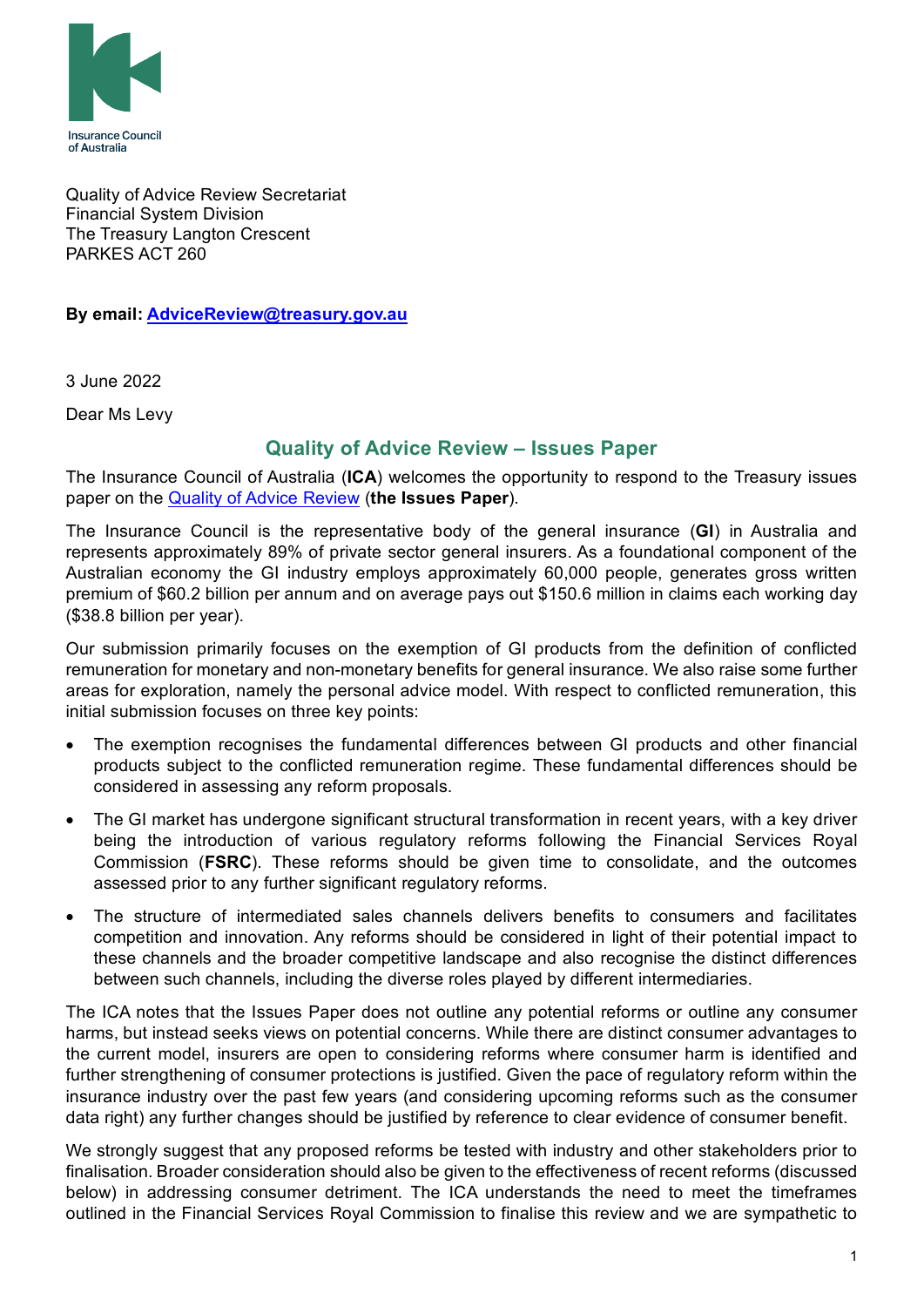

the compressed timeframes under which Treasury is operating. Thorough consideration of potential recommended reforms prior to finalisation will help minimise the risk that they require substantial regulatory modification in coming years.

## **Product Differences**

The impetus for the future of financial advice (**FOFA**) reforms<sup>[1](#page-1-0)</sup> was a series of financial product and services provider collapses, the most significant of which were Storm Financial and Opes Prime. The Parliamentary Joint Committee on Corporations and Financial Services (**PJC**) highlighted the significant harm that had impacted former investors, including meeting living expenses, repaying debts and keeping their homes. $2$ 

GI was exempted from this rule in recognition of the key differences between it and the financial products that had caused these significant hardships. These included:

- **Customer Understanding and Similarity of Products.** As the PJC recognised, [3](#page-1-2) GI products are better understood by consumers when compared to other financial products. Consumers typically know whether they need GI, generally understand what GI policies do, how they are protected, and so on. Further, GI policies within the same category offer similar terms and coverage. By contrast, there can be significant variance within other categories of financial products. Different investment products, for example, can vary wildly in terms of risk, return, investment opportunity, and other matters.
- **Risk Profiles.** The risk profile of GI is different to most other financial products. A core concern of the FOFA reforms was the potential for consumers to unknowingly expose themselves to risk or take on greater levels of risk than intended. In contrast, insurance policies operate to protect policyholders from risk. GI policies do not have an investment component and policyholders are not exposed to additional financial risk merely by holding a GI policy.
- **Ease of Entry and Exit.** GI products are of fixed duration (usually twelve months) and can be cancelled without penalty.
- **Existing Statutory Duties.** The *Insurance Contracts Act 1984* imposes a statutory duty of "utmost good faith", and insurers are also liable for civil penalties for breach. There is an established body of industry practice and case law around this duty.
- **General Advice.** Distribution of retail GI products through intermediaries is typically conducted without the provision of personal advice. Where advice is provided, the intermediary would be operating under an Australian financial services licence and would therefore have a clear legal responsibility to act in their client's best interests.

GI can also be distinguished from other insurance products that have attracted regulatory attention. For example, broker commissions on life insurance products are capped.<sup>[4](#page-1-3)</sup> This reflects historical concerns within that market regarding mis-selling of products. ASIC found that broker commissions could exceed

<span id="page-1-0"></span><sup>1</sup> *Corporations Amendment (Future of Financial Advice) Bill 2011*; *Corporations Amendment (Further Future of Financial Advice Measures) Bill 2011* 

<span id="page-1-1"></span><sup>2</sup> Parliamentary Joint Committee on Corporations and Financial Services, *Final Report of the Inquiry into Financial Products and Services in Australia* [\(link\)](https://www.aph.gov.au/Parliamentary_Business/Committees/Joint/Corporations_and_Financial_Services/Completed_inquiries/2008-10/fps/report/index) 19

<span id="page-1-2"></span><sup>3</sup> Parliamentary Joint Committee on Corporations and Financial Services, *Corporations Amendment (Future of Financial Advice) Bill 2011 and Corporations Amendment (Further Future of Financial Advice Measures) Bill 2011* [\(link\)](https://www.aph.gov.au/Parliamentary_Business/Committees/Joint/Corporations_and_Financial_Services/Completed_inquiries/2008-10/fps/report/index)

<span id="page-1-3"></span><sup>4</sup> ASIC (June 2017), *17-168MR ASIC Releases Instrument Setting the Commission Caps and Clawback Amounts as Part of the Life Insurance Advice Reforms* [\(link\)](https://asic.gov.au/about-asic/news-centre/find-a-media-release/2017-releases/17-168mr-asic-releases-instrument-setting-the-commission-caps-and-clawback-amounts-as-part-of-the-life-insurance-advice-reforms/)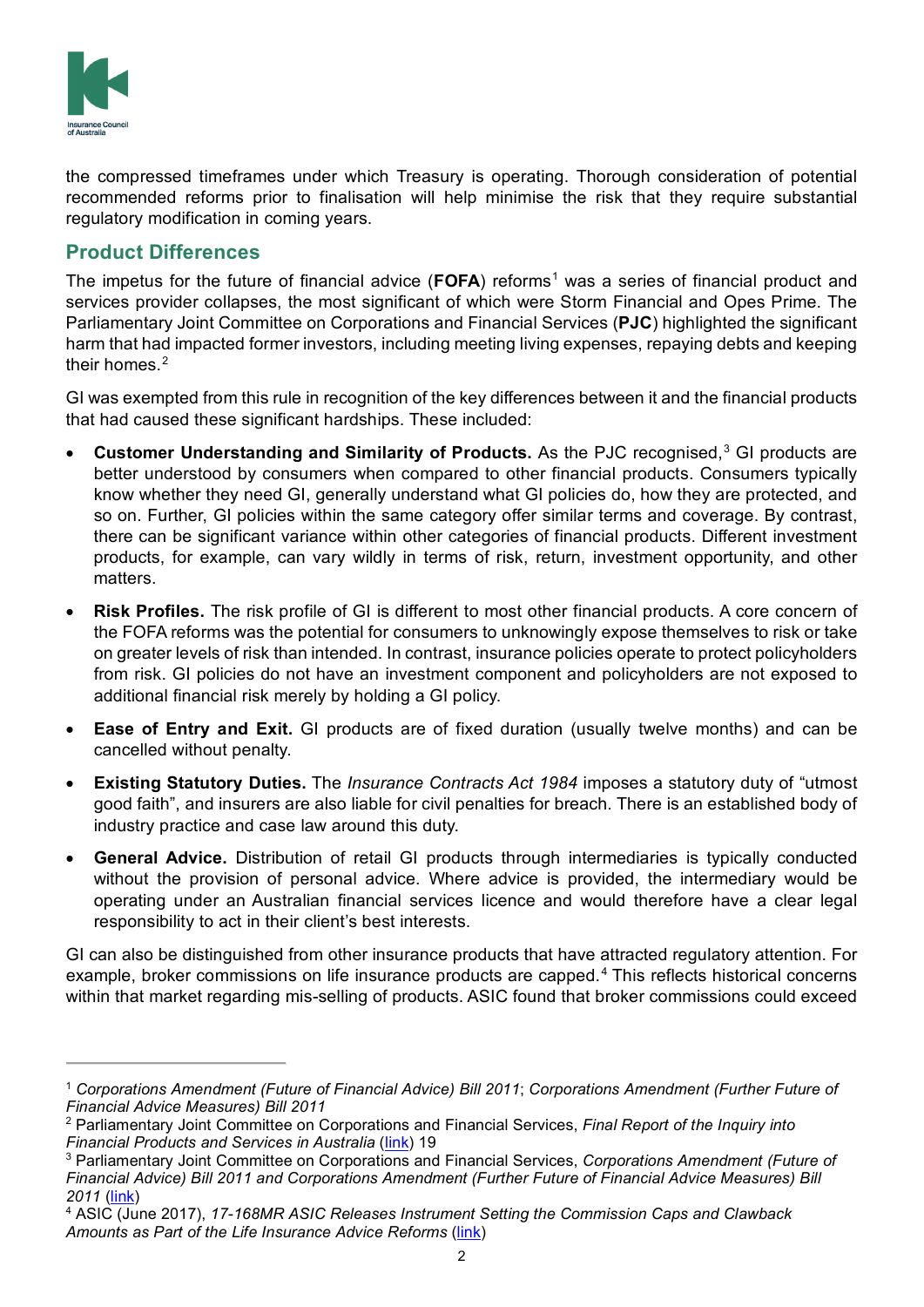

100% of the premium itself – in effect more than doubling the cost of the insurance.<sup>[5](#page-2-0)</sup> Another concern was product "churn". As commissions trailed off post-sale (the annual commission paid to the broker would reduce steadily over time), this incentivised brokers and advisers to sell a customer a new product when their trailing commission hit zero. This would re-start the trail. As life insurance products were not necessarily "like-for-like", this added considerable expense and ended up with consumers shifting between quite different policies. These concerns are not present for GI products, which operate on quite different business models.

The ICA understands that questions around the conflicted remuneration exemption for GI products have been raised in previous inquiries. Given that these fundamental product features (outlined above) have not changed since the FOFA reforms, we would be keen to understand in more detail any specific consumer harms that have arisen because of conflicted sales. If there is evidence of consumer harms arising out of these arrangements, then the nature of the harms and the circumstances in which they occurred should be taken into account when developing policy solutions.

Further, as the Issues Paper notes, statutory consumer protections against the mis-selling of GI products have been significantly strengthened since the introduction of the FOFA reforms. New protections include design and distribution obligations, the prohibition on hawking, the deferred sales model for addon insurance and the extension of the "unfair contract terms" regime to insurance contracts.

Any interventions would also need to consider broader impacts. For example, the Australian Securities and Investments Commission (**ASIC**) has stated that clear evidence of increased costs associated with competition or consumer access could warrant exceptions to the conflicted remuneration structures in certain cases $6$  (in the case of GI products this would mean a continuation of exemptions). We note the ongoing policy interest in promoting insurance affordability and reducing under-insurance and suggest that these should also be key considerations.

The ICA looks forward to understanding the perspective of other stakeholders, identifying where consumer harm has arisen and appropriate remedies.

## **The Impact of Recent Reforms**

As the Issues paper notes, statutory consumer protections against the mis-selling of GI products has been significantly strengthened since the introduction of the FOFA reforms. Issues that have previously been identified with products distributed through intermediated channels (such as high commission rates for some types of add-on insurance and some low-value insurance products) have been addressed.

- **Design and Distribution Obligations.** Described by ASIC Deputy Chair Karen Chester as a "gamechanger" designed to "embed a consumer-centric approach", [7](#page-2-2) these obligations require firms to design financial products that are likely to be consistent with the likely objectives, financial situation, and needs of the consumers for whom they are intended.
- **Deferred Sales-Model for Add-on Insurance.** The deferred sales model for add-on insurance introduces a four-day pause between the sale of a primary product and the sale of an add-on insurance product, to help individual customers make informed decisions when purchasing insurance.

<span id="page-2-0"></span><sup>5</sup> ASIC (October 2014) *Report 413: Review of Retail Life Insurance* [\(link\)](https://asic.gov.au/regulatory-resources/find-a-document/reports/rep-413-review-of-retail-life-insurance-advice/)

<span id="page-2-1"></span><sup>&</sup>lt;sup>6</sup> ASIC, *Response to the Interim Report of the Royal Commission into Misconduct in the Banking, Superannuation and Financial Services Industry* [\(link\)](https://webarchive.nla.gov.au/awa/20190808030323/https:/financialservices.royalcommission.gov.au/Submissions/Pages/interim-report-submissions.aspx) 27

<span id="page-2-2"></span><sup>7</sup> ASIC, *20-320MR ASIC Releases Regulatory Guide on Product Design and Distribution Obligations* [\(link\)](https://asic.gov.au/about-asic/news-centre/find-a-media-release/2020-releases/20-320mr-asic-releases-regulatory-guide-on-product-design-and-distribution-obligations/)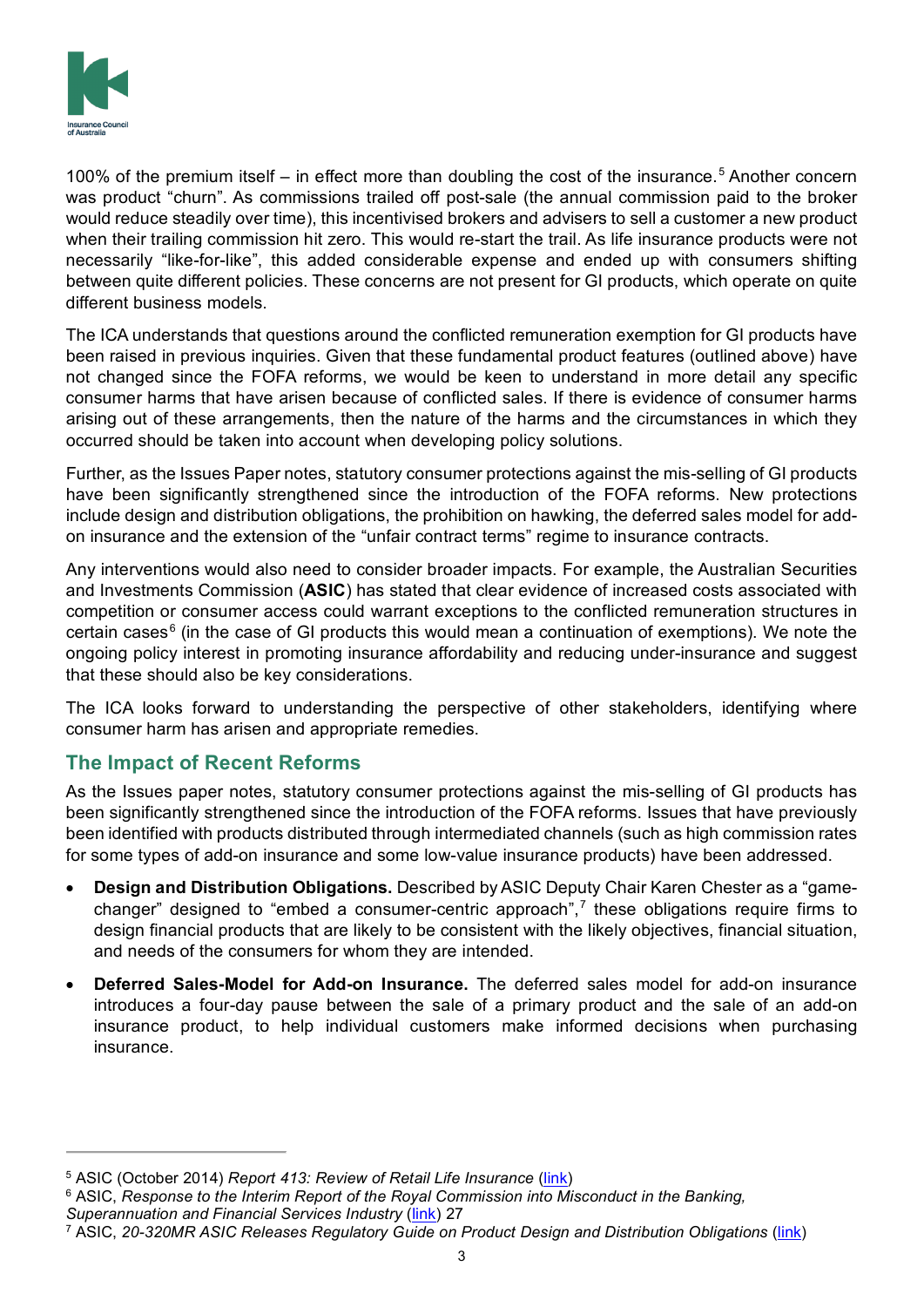

- **Strengthening of Hawking Prohibition.** Working in conjunction with the deferred sales model, the anti-hawking restrictions put certain prohibitions on insurers offering products to consumers while selling other products. The ICA supports monitoring the reforms.
- **Unfair Contract Terms Regime.** These protections have applied to insurance contracts since April 2021 and mean contracts with consumers or small business may be void if the term is unfair, the term is a standard contract, or the contract is a financial product.
- **Duty Not to Make a Misrepresentation.** A duty to take reasonable care not to make a misrepresentation to an insurer places the burden on an insurer to elicit the information that it needs in order to assess whether it will insure a risk and at what price.
- **Breach Reporting Obligations.** Financial services firms including insurers are required to report to ASIC any significant breaches of their obligations as Australian Financial Services Licensees. The new regime aims to address concerns of uncertainty about when breaches are significant enough to report, and to improve the consistency of information provided by licensees in their breach reports.
- **Claims Handling as a Financial Service.** A claims handling and settling service includes assisting someone make a claim and range of other prescribed engagements between insurers and the insured or their representative.
- **Enforceable Industry Codes of Conduct.** The 2020 General Insurance Code of Practice came into effect on 1 July 2021 and sets out the standards that general insurers must meet when providing services to their customers.

Each of these introduced significant structural change with respect to insurer-customer interactions. Variously, the prohibited certain forms of interaction, imposed new duties on insurers, granted new rights to consumers and provided new powers for regulators.

Moreover, there is an expectation of further regulatory reform in the immediate future. Legislation enabling the compensation scheme of last resort, financial accountability regime and enhancements to the unfair contract terms regime lapsed prior to the May 2022 election and will likely be revisited. The Government has also announced that GI will form part of a forthcoming "open finance" consumer data right designation.

These reforms (recently implemented and planned) need time to consolidate before we can accurately understand their impact and assess the need for further regulatory intervention. The ICA again notes that it is keen to understand the perspective of other stakeholders to help identify where any consumer harm has arisen. If there are specific areas of consumer detriment, the industry would be keen to work with stakeholders to identify potential solutions.

## **Intermediated Insurance Sales**

Drawing on the industry's experience in working with ASIC to implement the deferred sales model (**DSM**) for add-on insurance, this section outlines some of the features and customer benefits of sales through intermediated channels. This section makes the following points, each of which is elaborated below:

- Intermediated channels deliver customer benefits that may be hard to replicate through other channels, including adding significant *reach*.
- GI products delivered through intermediated channels have historically represented good value for customers.
- There are broader public interest benefits associated with the types of insurance provided through intermediated channels.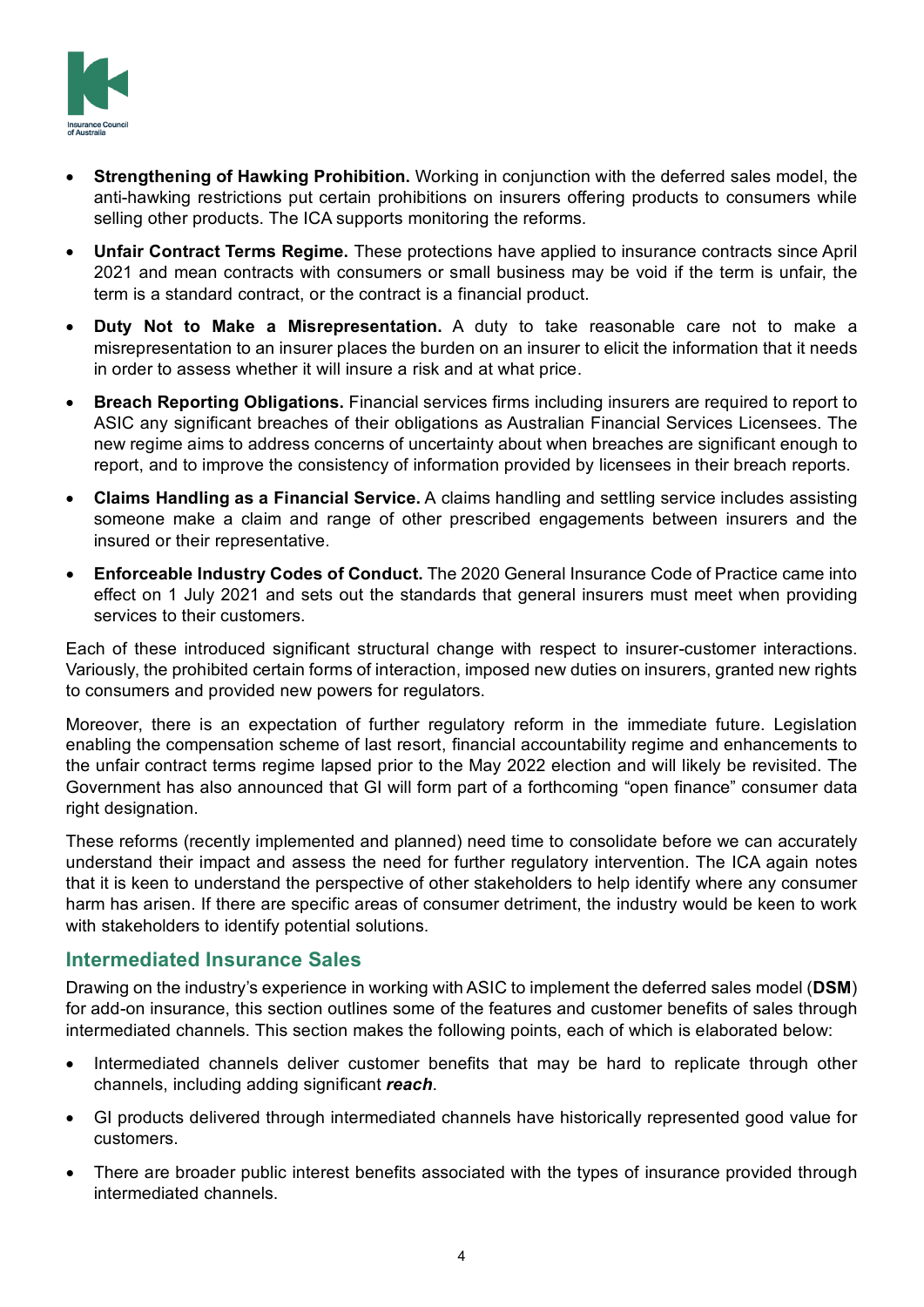

• The potential impacts on market structure and competition between insurers of any reform proposals will need to be considered, including the impact on the distribution channels themselves (many of which are small businesses).

While these points address questions around intermediated channels, the Issues Paper is specifically addressed to the question of the compensation structures within those channels. Nonetheless, this discussion should provide a starting point for considerations. Treasury will need to weigh these benefits against any detriment that is identified through this consultation process. Should any consumer detriment be identified, the ICA is happy to work with Treasury and other stakeholders to develop policy outcomes that appropriately balance these interests.

### **Market Structure: Intermediaries**

GI products are delivered across a range of channels. In addition to direct provision of insurance (general insurers who market products directly to consumers), there are various intermediated models. Intermediated channels represent a significant overall percentage of all premiums written in Australia, being estimated at 47% in March 2020. These include insurance brokers, online aggregators, intermediaries acting on behalf of insurers (such as financial institutions and motor dealers), and underwriting agencies (who manage the product value chain on behalf of an insurer). These models represent different distribution channels.

In general, intermediaries are either acting on behalf of the customer or acting on behalf of an insurer. Insurance brokers are most likely to be acting on behalf of the customer, where they play an important role on advising consumers on risks, identifying appropriate products from a range of product issuers, facilitating the purchase of insurance and assisting consumers to lodge claims.

Other intermediaries acting on behalf of an insurer (under their own Australian financial services licence or as the insurer's Authorised Representative) generally do not play such role in advising consumers about a range of products and may have arrangements in place with one insurer for distributing a specific product. Examples include a bank that offers home insurance or an underwriting agency providing coverage for a specialist product such as farm or strata. The bank, in that example, might distribute a white-label product – on their own branding but underwritten by an insurer. These intermediaries do not play an advisory role like brokers do, and so the risk of any remuneration creating conflicts of interest incentivising the recommendation of one product over another is more limited.

This brief discussion begins to highlight some of the benefits of the variety of distribution channels, which will be expanded below.

### **Customer Benefits**

With appropriate consumer protections in place, intermediated sales channels can provide unique value to consumers by providing a timely and convenient path for retail customers to obtain insurance coverage. Identified benefits of intermediated channels at point of sale include:

- The customer can obtain immediate cover for their asset, protecting not only their own financial liabilities, but also those of third parties – for example with boat insurance.
- Insurance may be forgotten in the excitement of purchasing a new asset (such as a home or car) or a holiday package, a person may not think to pre-arrange insurance or may not have the information necessary to do so. A person may also forget to arrange insurance at a later time. In other scenarios a purchaser may not be aware that other insurance products don't cover their purchase, such as a caravan purchaser who (incorrectly) assumes that their car insurance product coverage would extend to their caravan.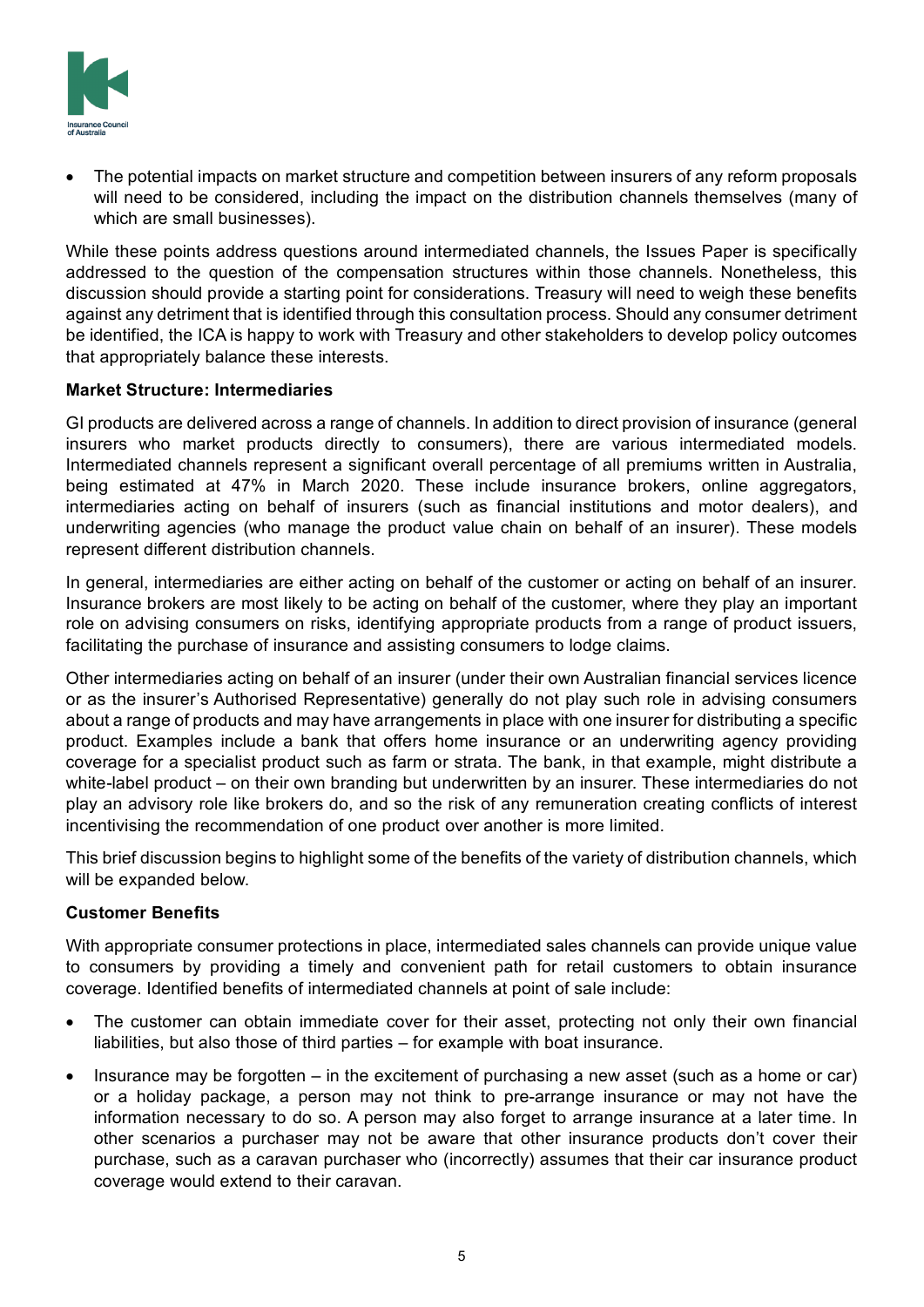

- Alternative methods of procuring insurance may be challenging or impossible for some consumers to navigate – for example, some customers, may not have access to, nor the capacity to purchase insurance online.
- Insurance may be legally required, such as compulsory third party, or contractually required, such as home insurance in the event of a entering a home loan.
- Introducing more competition into the system which facilitates better outcomes for customers and more investment in innovative approaches.

These examples illustrate the important role that intermediaries play in ensuring consumer understanding of the need for insurance and any risks of underinsurance. Such benefits could be difficult to replicate outside of intermediated channels, and any reforms would need to consider how these benefits could continue to be captured.

### **Historical Customer Value**

Many of the products distributed via intermediated channels have historically represented good value for customers. Overall, "value" from the consumer perspective can be defined broadly as a "tangible benefit for a reasonable cost". When measuring customer value, several factors are relevant. One instructive metric is industry loss ratio, which represent the amount insurers pay out in claims as a portion of premiums.

While the ICA notes several strong caveats with evaluating customer value based on gross loss ratio alone, it nonetheless represents a useful metric. $^8$  $^8$  The following table provides an overview of gross loss ratio by class of business, illustrating a good level of overall consumer benefit across different classes of business. While the below table does not differentiate between direct and intermediated insurance, the ICA notes that we have provided Treasury with non-public data that does offer this comparison.

| <b>Class of</b><br><b>business</b> | Gross loss ratio for risks located in Australia |                       |                       |                       |                       |                       |                   |
|------------------------------------|-------------------------------------------------|-----------------------|-----------------------|-----------------------|-----------------------|-----------------------|-------------------|
|                                    | Year-end<br>Sept 2015                           | Year-end<br>Sept 2016 | Year-end<br>Sept 2017 | Year-end<br>Sept 2018 | Year-end<br>Sept 2019 | Year-end<br>Sept 2020 | 6-year<br>average |
| Households                         | 70%                                             | 55%                   | 63%                   | 52%                   | 71%                   | 90%                   | 67%               |
| Commercial<br>motor                | 89%                                             | 85%                   | 92%                   | 86%                   | 84%                   | 75%                   | 85%               |
| Domestic<br>motor                  | 91%                                             | 90%                   | 93%                   | 88%                   | 91%                   | 78%                   | 89%               |
| <b>CTP</b>                         | 89%                                             | 83%                   | 59%                   | 60%                   | 63%                   | 80%                   | 72%               |

<span id="page-5-0"></span><sup>&</sup>lt;sup>8</sup> In summary: An approach of judging customer value on gross loss ratio alone (and in setting the ratio at an unreasonably high level) would in effect be setting a requirement for insurers to have reduced profitability and prudential stability, with flow-on implications for customers, shareholders and the economy. Nor does it take into account the need for premiums to fund insurers other expenses (such as employee costs, premises, utilities, reinsurance costs, regulatory and compliance costs, and other overheads). Additionally, it does not take into account differences in loss ratio volatility – some products (such as motor) will have relatively steady loss events, while others will exhibit more volatility. For example, home insurance will vary due to seasonal natural disaster events and consumer credit insurance will peak during economic downturns. Finally, more qualitative elements of customer value may not be captured.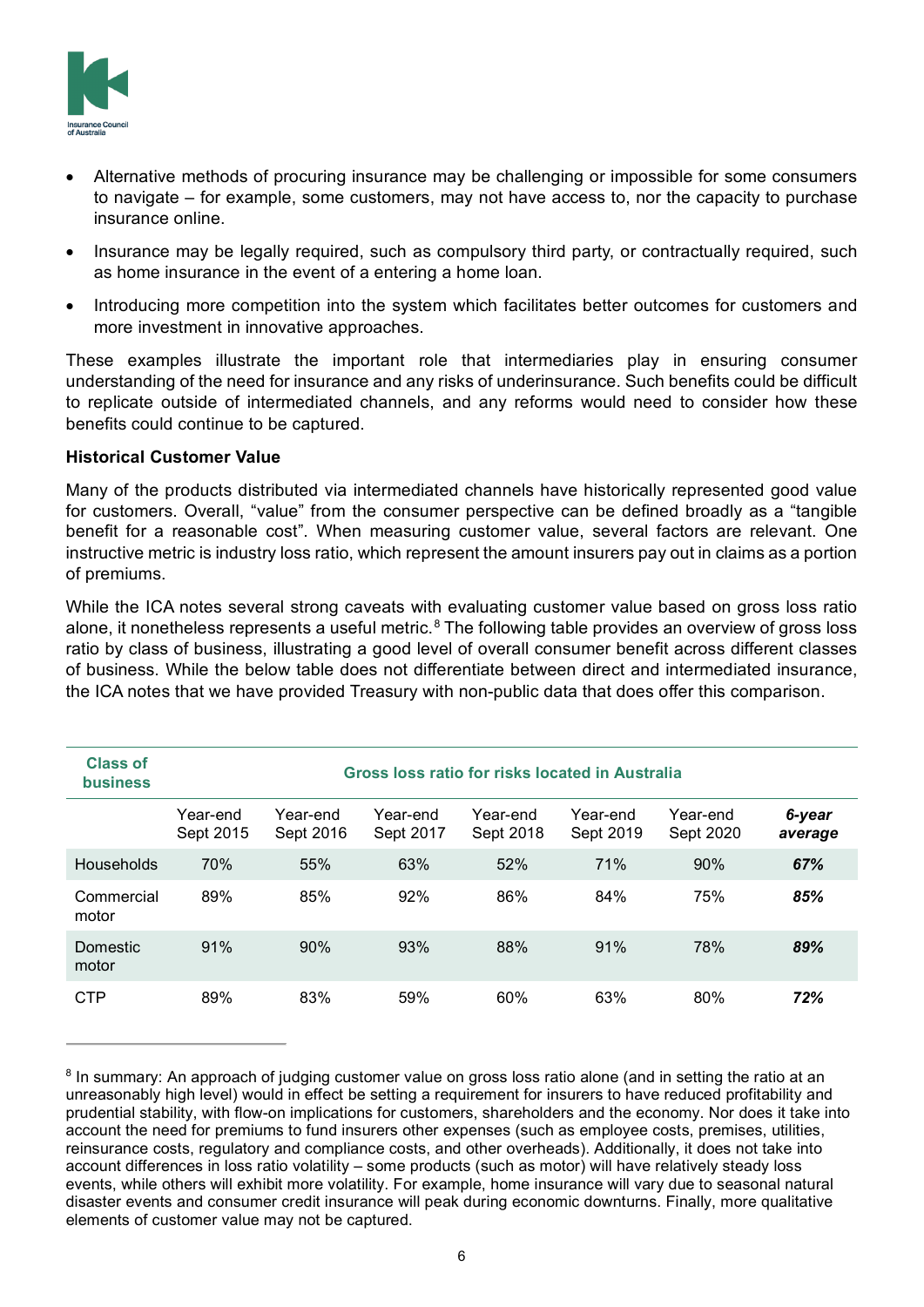

This metric was used by the Productivity Commission in its 2018 inquiry *Competition in the Australian Financial System* to compare "add-on" products with which it held customer value concerns (consumer credit insurance and add-on insurance sold at car dealerships) with other classes of short-tail insurance (such as home, motor and marine). $9$  The resulting analysis demonstrates the significant difference between the limited products previously identified as of concern and other insurance products available on the market and reinforces the ICA's earlier point that any policy interventions should be tailored to areas of concern rather than imposing a blanket rule across the market:



a Calculated as annual gross earned premiums divided by annual gross incurred claims (also known as the gross loss ratio). Long-tail insurance policies are excluded because of the potential for inconsistency between the periods in which premiums are registered and claims are made

#### Source: ASIC (2016a); Productivity Commission estimates based on APRA (2018q)

### **Public Interest**

There are public benefits alongside the broad consumer benefits associated with the provision of insurance through intermediary channels. Broadly, where products offer good consumer value, there is significant benefit in being able to obtain financial protection alongside the purchase of a good or service.

Home insurance protects the homeowner from financial risk associated with what – for many Australians – is their most valuable asset. This includes protection from the financial risk associated with natural disasters – the cost of insurance claims from natural disaster catastrophes declared over the 2019-20 summer was nearly \$6 billion. Without insurance, these costs would have been borne by individuals, with governments contributing through national disaster recovery funding arrangements. Other classes of insurance have similar benefits, including motor vehicle and boat insurance (boat insurance also provides cover for personal injury to third parties in the absence of a national statutory scheme).

Travel insurance, which is often sold through travel agents or websites, is another example where intermediated sales channels support public policy goals. The Australian Government recognises the advantages of travel insurance,<sup>[10](#page-6-1)</sup> and has stated that, during the COVID pandemic, "it has never been more important to secure travel insurance".<sup>[11](#page-6-2)</sup> Any future reform proposals would need to consider the

<span id="page-6-2"></span><sup>11</sup> Department of Foreign Affairs and Trade (accessed May 2022) *CHOICE Travel Insurance Buying Guide: COVID-19 Edition* [\(link\)](https://www.smartraveller.gov.au/CHOICE-travel-insurance-guide-COVID-19)

<span id="page-6-0"></span><sup>9</sup> Productivity Commission (2018) *Competition in the Australian Financial System* [\(link\)](https://www.pc.gov.au/inquiries/completed/financial-system/report/financial-system.pdf) 420

<span id="page-6-1"></span><sup>10</sup> Department of Foreign Affairs and Trade (accessed May 2022) *Smart Traveller – Travel Insurance* [\(link\)](https://www.smartraveller.gov.au/before-you-go/the-basics/insurance)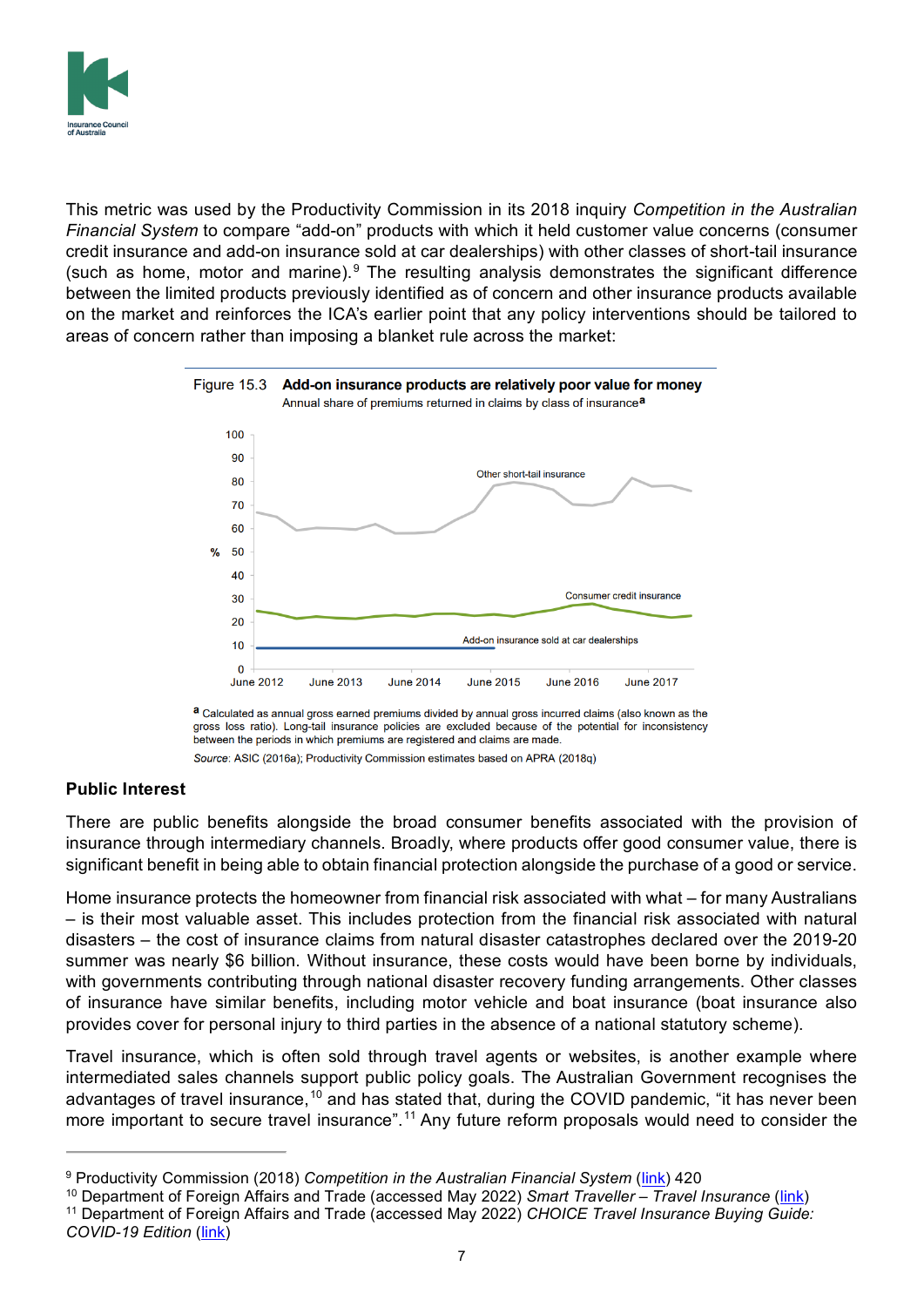

impact on these broader objectives. Failure to purchase travel insurance can have a significant impact if, for example, an individual requires hospitalisation.

There are other intangible benefits to intermediated structures. Insurance brokers are playing an important interface role following the recent catastrophic flooding in NSW and Qld. They have strong local knowledge and are able to effectively offer customer support and advice.

The ICA again notes that these considerations do not necessarily rule out reform proposals in and of themselves. However, they should be taken into account in future considerations.

### **Impacts on Market Structure and Competition**

Distribution models differ between general insurers. Indeed, this is a point of competition amongst our members. Some general insurers operate principally through direct sales, others through intermediated models and others have a mixture. The Australian Competition and Consumer Commission estimates that approximately 35% of consumers buy home and/or contents insurance purchase via an insurance intermediary,<sup>[12](#page-7-0)</sup> which points to significant competition within the market for home and contents insurance. Reform proposals that would significantly impact one channel should be considered in light of the potential effect on market competition and flow-on impacts for consumer choice and accessibility.

Insurers incur acquisition costs with all forms of distribution, whether direct or intermediated. It is not the case that intermediated channels automatically translate to inflated costs. Direct insurers may incur these costs in the form of staff training, marketing and advertising and IT systems (for example), while intermediated insurers incur costs in the form of commissions. A range of factors in recent years, such as a growing direct market and the shift towards digital insurance purchases have acted to put downward pressure on commissions. It may therefore be useful to compare different categories of acquisition costs when considering potential competition impacts. For example, some state-based statutory schemes require the reporting of these different types of insurer expenses separately, which would facilitate such a comparison.<sup>[13](#page-7-1)</sup>

Indeed, for many intermediated channels, remuneration can be limited. For some, such as mortgage broking, real estate agents or motor vehicle dealerships, the insurer will often only remunerate a token amount, principally to cover administrative costs. While such payments may be nominally described as "conflicted remuneration", it is unclear that the small amounts of remuneration involved would be the cause of any consumer detriment.

Conversely, should these remuneration arrangements be removed or significantly altered, the seller may simply cease to offer insurance and that channel would vanish. This would increase under-insurance and limit many of the consumer and public interest benefits outlined above. This has been the experience in the financial advice industry, which has seen a significant reduction in the number of financial advisers alongside an increase in advice cost. [14](#page-7-2)

# **Other Areas for Consideration**

## **Financial Product Advice Regime for General Insurance**

As previously noted by the ICA, the current advice regime hinders insurers from engaging and assisting consumers with choosing policies best suited to their needs.[15](#page-7-3) Under the current regime, the delineation between general advice, personal advice and factual information can be fine. As a result, insurers are

<span id="page-7-1"></span><sup>13</sup> For instance, State Insurance Regulatory Authority (NSW), *Motor Accident Guidelines* (Version 8.2)

<span id="page-7-0"></span><sup>12</sup> ACCC Northern Australia Insurance Inquiry, Final Report, p.17

<span id="page-7-2"></span><sup>&</sup>lt;sup>14</sup> Independent Financial Adviser (April 2022) Over 2,000 more advisers predicted to exit industry in 2022 [\(link\)](https://www.ifa.com.au/news/31082-over-2-000-more-advisers-predicted-to-exit-industry-in-2022)

<span id="page-7-3"></span><sup>15</sup> ICA (March 2018), *Submission to the Productivity Commission, Competition in the Australian Financial System* [\(link\)](https://www.pc.gov.au/__data/assets/pdf_file/0014/226022/subdr062-financial-system.pdf) 3